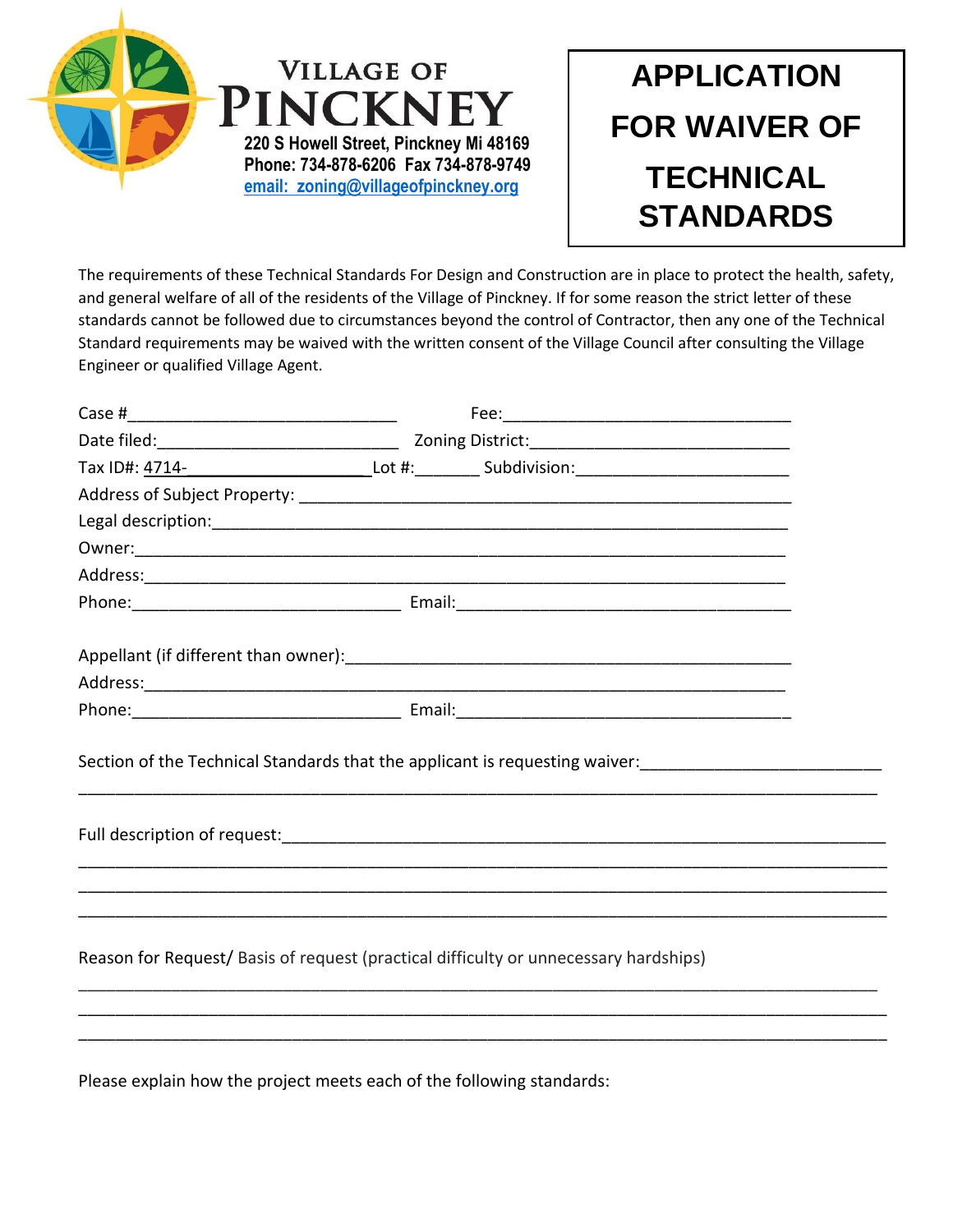a) That the alleged practical difficulties or hardships, or both, are exceptional and peculiar to th e subject property, and result from physical conditions that do not generally exist throughout the Village of Pinckney:

\_\_\_\_\_\_\_\_\_\_\_\_\_\_\_\_\_\_\_\_\_\_\_\_\_\_\_\_\_\_\_\_\_\_\_\_\_\_\_\_\_\_\_\_\_\_\_\_\_\_\_\_\_\_\_\_\_\_\_\_\_\_\_\_\_\_\_\_\_\_\_\_\_\_\_\_\_\_\_\_\_\_\_\_\_\_\_

\_\_\_\_\_\_\_\_\_\_\_\_\_\_\_\_\_\_\_\_\_\_\_\_\_\_\_\_\_\_\_\_\_\_\_\_\_\_\_\_\_\_\_\_\_\_\_\_\_\_\_\_\_\_\_\_\_\_\_\_\_\_\_\_\_\_\_\_\_\_\_\_\_\_\_\_\_\_\_\_\_

b) That failure to grant the waiver will deprive the property owner of its reasonable use as enjoyed by other property owners in the same district. This shall include substantially more than mere inconvenience and/or inability to attain a higher financial return.

\_\_\_\_\_\_\_\_\_\_\_\_\_\_\_\_\_\_\_\_\_\_\_\_\_\_\_\_\_\_\_\_\_\_\_\_\_\_\_\_\_\_\_\_\_\_\_\_\_\_\_\_\_\_\_\_\_\_\_\_\_\_\_\_\_\_\_\_\_\_\_\_\_\_\_\_\_\_\_\_\_\_\_\_\_\_\_ \_\_\_\_\_\_\_\_\_\_\_\_\_\_\_\_\_\_\_\_\_\_\_\_\_\_\_\_\_\_\_\_\_\_\_\_\_\_\_\_\_\_\_\_\_\_\_\_\_\_\_\_\_\_\_\_\_\_\_\_\_\_\_\_\_\_\_\_\_\_\_\_\_\_\_\_\_\_\_\_\_\_\_\_\_\_\_

c) That allowing the waiver will result in substantial justice being done, considering the public benefits intended to be secured by the standards, the individual hardships that will be suffered by failure to grant the waiver, and the rights of others whose property would be affected by approval of the waiver, if applicable:

d) That the waiver will be consistent with the purpose and intent of the standards, will not be contrary to the public interest, and will not injure the public or private rights of others:

\_\_\_\_\_\_\_\_\_\_\_\_\_\_\_\_\_\_\_\_\_\_\_\_\_\_\_\_\_\_\_\_\_\_\_\_\_\_\_\_\_\_\_\_\_\_\_\_\_\_\_\_\_\_\_\_\_\_\_\_\_\_\_\_\_\_\_\_\_\_\_\_\_\_\_\_\_\_\_\_\_\_\_\_\_\_\_ \_\_\_\_\_\_\_\_\_\_\_\_\_\_\_\_\_\_\_\_\_\_\_\_\_\_\_\_\_\_\_\_\_\_\_\_\_\_\_\_\_\_\_\_\_\_\_\_\_\_\_\_\_\_\_\_\_\_\_\_\_\_\_\_\_\_\_\_\_\_\_\_\_\_\_\_\_\_\_\_\_\_\_\_\_\_\_

\_\_\_\_\_\_\_\_\_\_\_\_\_\_\_\_\_\_\_\_\_\_\_\_\_\_\_\_\_\_\_\_\_\_\_\_\_\_\_\_\_\_\_\_\_\_\_\_\_\_\_\_\_\_\_\_\_\_\_\_\_\_\_\_\_\_\_\_\_\_\_\_\_\_\_\_\_\_\_\_\_\_\_\_\_\_\_ \_\_\_\_\_\_\_\_\_\_\_\_\_\_\_\_\_\_\_\_\_\_\_\_\_\_\_\_\_\_\_\_\_\_\_\_\_\_\_\_\_\_\_\_\_\_\_\_\_\_\_\_\_\_\_\_\_\_\_\_\_\_\_\_\_\_\_\_\_\_\_\_\_\_\_\_\_\_\_\_\_\_\_\_\_\_\_

e) That the conditions and circumstances on which the waiver request is based have not been self-created by the property owner:  $\Box$ 

\_\_\_\_\_\_\_\_\_\_\_\_\_\_\_\_\_\_\_\_\_\_\_\_\_\_\_\_\_\_\_\_\_\_\_\_\_\_\_\_\_\_\_\_\_\_\_\_\_\_\_\_\_\_\_\_\_\_\_\_\_\_\_\_\_\_\_\_\_\_\_\_\_\_\_\_\_\_\_\_\_\_\_\_\_\_\_

\_\_\_\_\_\_\_\_\_\_\_\_\_\_\_\_\_\_\_\_\_\_\_\_\_\_\_\_\_\_\_\_\_\_\_\_\_\_\_\_\_\_\_\_\_\_\_\_\_\_\_\_\_\_\_\_\_\_\_\_\_\_\_\_\_\_\_\_\_\_\_\_\_\_\_\_\_\_\_\_\_\_\_\_\_\_\_

f) That the waiver will not constitute a special privilege inconsistent with the limitations upon other properties in the Village of Pinckney, and shall constitute the minimum deviation that allow for a reasonable use of the property: \_\_\_\_\_\_\_\_\_\_\_\_\_\_\_\_\_\_\_\_\_\_\_\_\_\_\_\_\_\_\_\_\_\_\_\_\_\_\_\_\_\_\_\_\_\_\_\_\_\_\_\_\_\_\_\_\_\_\_\_

- I hereby certify that I am the owner of the subject property or have been authorized to act on behalf of the owner(s) and that all of the statements and attachments are true and correct to the best of my knowledge and belief.
- I acknowledge that approval of a waiver only grants that which was presented to Council.
- I acknowledge that I have reviewed the Technical Standards of the Village of Pinckney. The Application for Waiver and the Application Checklist have been submitted with all of the required information.
- (For Contractors) I understand that the need for waivers is evaluated and requested in the early stages of the site plan review submittal process and all costs incurred by the Village for professional review of a waiver request and the re-review of the site plan due to incorporation of the waiver shall be the sole responsibility of the Contractor. This cost is not part of a general preliminary/final/construction cost review escrows.

\_\_\_\_\_\_\_\_\_\_\_\_\_\_\_\_\_\_\_\_\_\_\_\_\_\_\_\_\_ \_\_\_\_\_\_\_\_\_\_\_\_ \_\_\_\_\_\_\_\_\_\_\_\_\_\_\_\_\_\_\_\_\_\_\_\_\_ \_\_\_\_\_\_\_\_\_\_\_\_